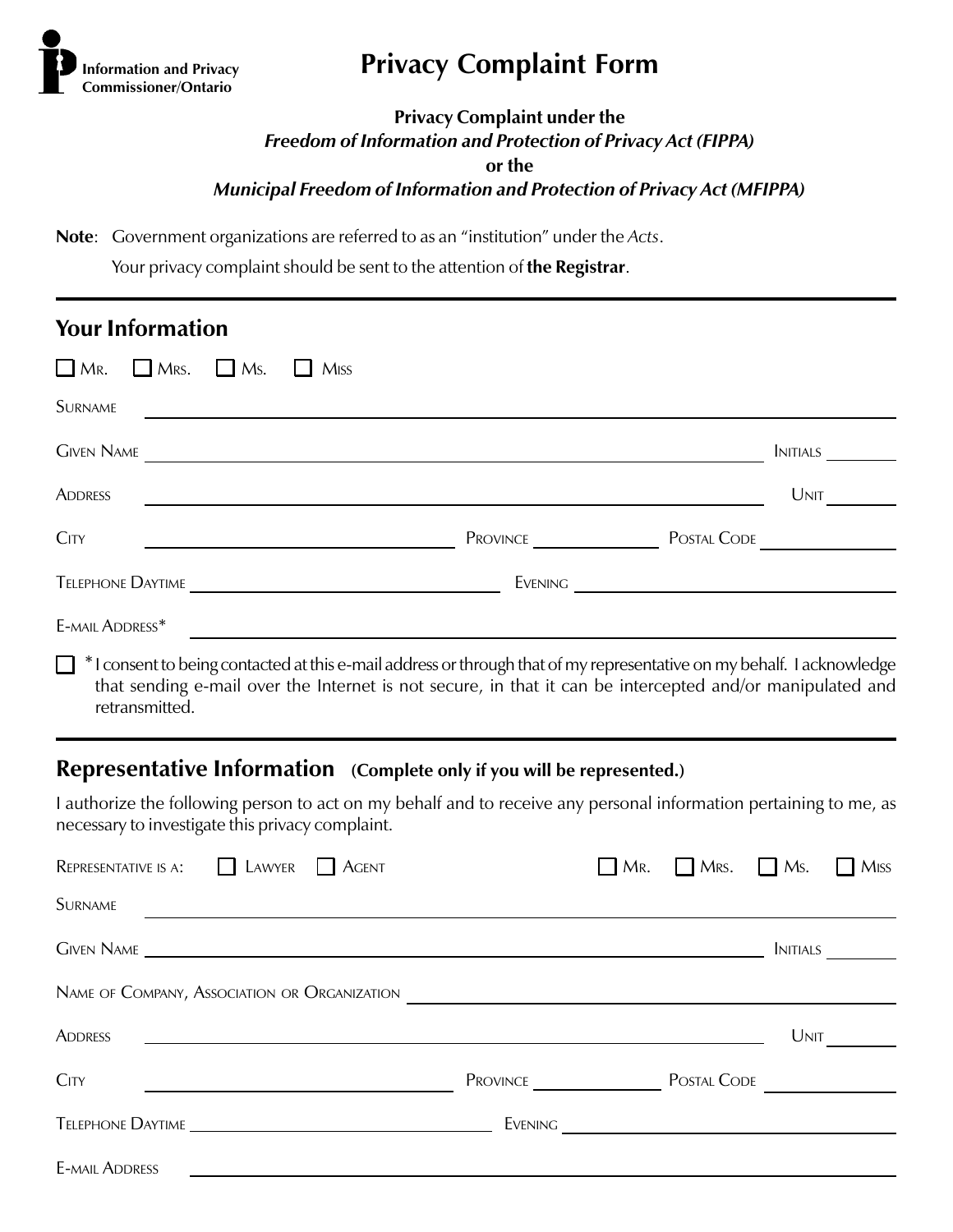### **Consent to Disclose Your Name to the Institution the Complaint is About**

#### **Please select** *one* **of the following:**

- $\Box$  I consent to my name being disclosed to the institution in order to investigate this complaint.
- $\Box$  I do not consent to my name being disclosed to the institution.

### **Consent to Provide a Copy of Documentation to the Institution**

#### **Please select** *one* **of the following:**

- $\Box$  I consent to a copy of this form and all attachments being provided to the institution.
- $\Box$  I do not consent to a copy of this form and all attachments being provided to the institution.

### **Institution Information**

NAME OF INSTITUTION THE COMPLAINT RELATES TO

## **Details of the Complaint**

I have reason to believe that one or more of the following has occurred:

- The institution has inappropriately collected my personal information.
- $\Box$  The institution has inappropriately disclosed my personal information.
- $\Box$  The institution has inappropriately used my personal information.
- $\Box$  The institution has inappropriately disposed of my personal information.
- $\Box$  Other please explain:

Please provide a detailed description of your privacy complaint covering the *what*, *when*, *who*, *how*, *where* and *why* of what happened. (If you need additional space, please attach as many pages as necessary.)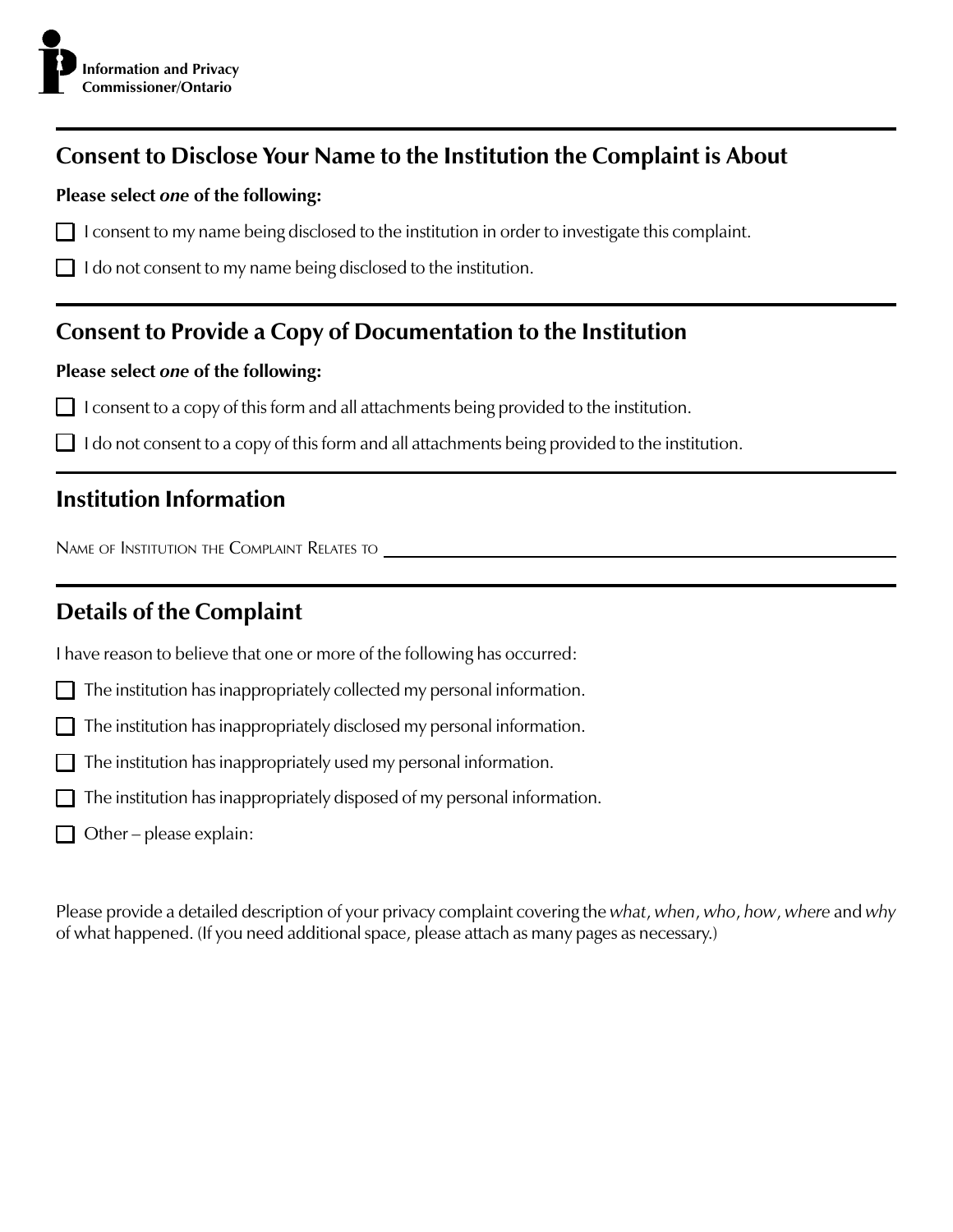

**Details of the Complaint (cont'd)**